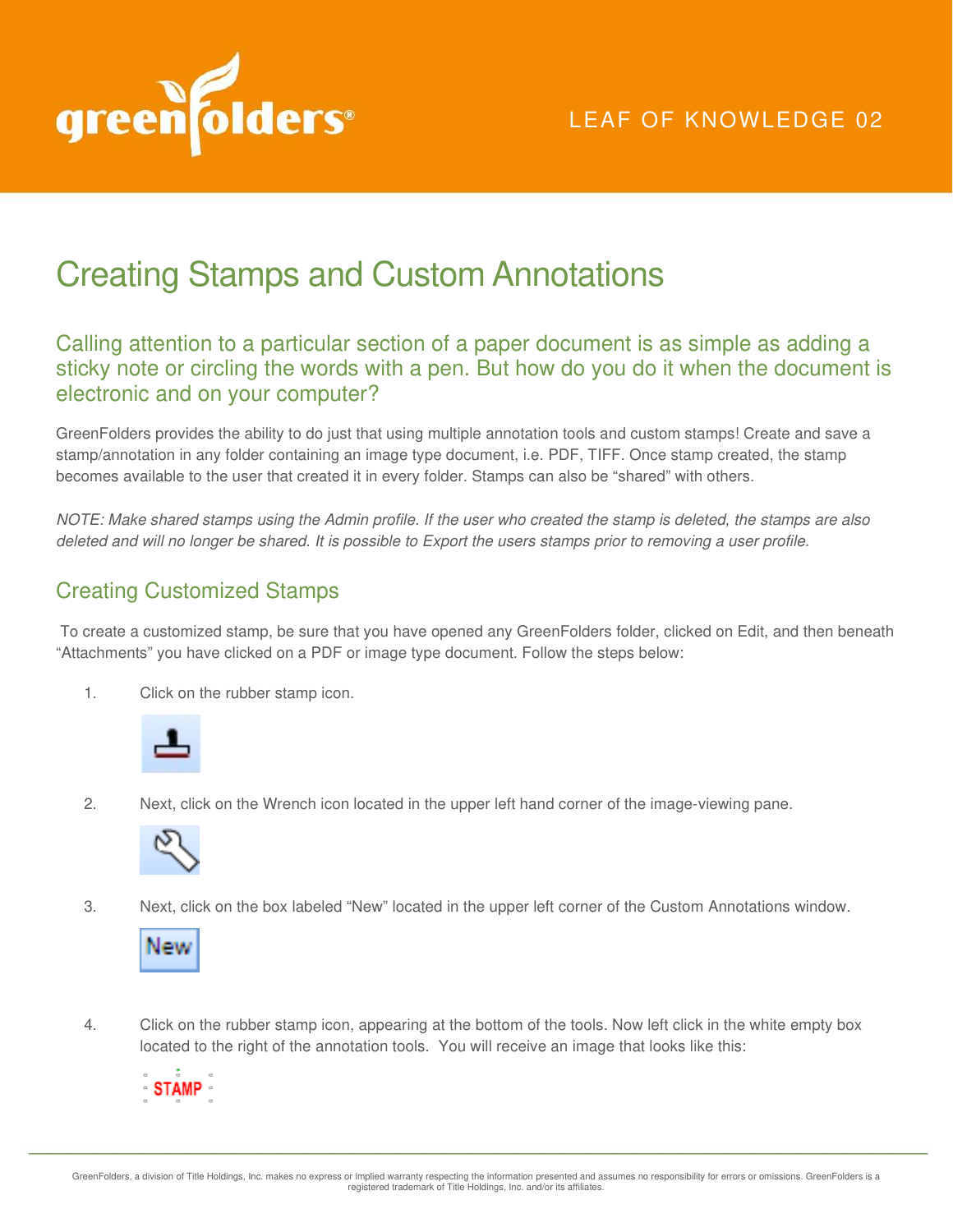- 5. On the right hand side of the white empty box is a smaller white box named "Stamp Text", highlight or backspace over the word STAMP and type the desired stamp content, i.e. "Certified".
- 6. The default color of the text is red. If you would prefer a different color font, simply choose a different color by selecting the pull down below "Fore Color". The box right above named "Back Color" will permit you to apply a background color if desired. (To remove the border or make it clear, click on the box labeled "Transparent".)
- 7. You will not be able to save the stamp until you provide an Annotation Name and Button Abbreviation in the boxes located at the top of the window.



- 8. Once created, the name of the stamp will appear in the column on the left, beneath "My Annotations". By placing a check mark in the box next to the name of the stamp, an icon will appear next to the wrench on your image-viewing pane.
- 9. Click Save and Close at the bottom of the box.

# Sharing Customized Stamps

You may want to share your stamp or have others share their stamps with you. To share stamps, click on the rubber stamp, left of the viewing pane, then click on the wrench. Highlight the stamp you would like share from the list beneath "My Annotations" Click on the "Sharing" box located at the bottom of the box and place a check mark next to the person, group, or select "everyone" with whom you would like to share the stamp. The person you are sharing the stamp with, will then need to place a check mark in the box next to the shared stamp to have it display next to the wrench at the top of the viewing pane.

To use the Annotation/Stamp tools, click on the "Attachments" portion of the folder. Annotation tools are displayed on the left side of the viewing area. You must click the "Edit" button in order to use the Annotation Tools. Below is a listing of how each annotation tool can assist you.



## **Selection**

The Selection Tool allows you to select annotations you have placed on the image.

# **Line**

A

The Line Tool enables you to draw lines on the image. With this tool selected, click and drag on the image to draw a line.

## **Text**

The Text Tool allows you to add text to the Image. After clicking this tool, click on the image and begin typing. If you need to modify the text of a text annotation, select the selection tool and then double-click on the text annotation you want to modify.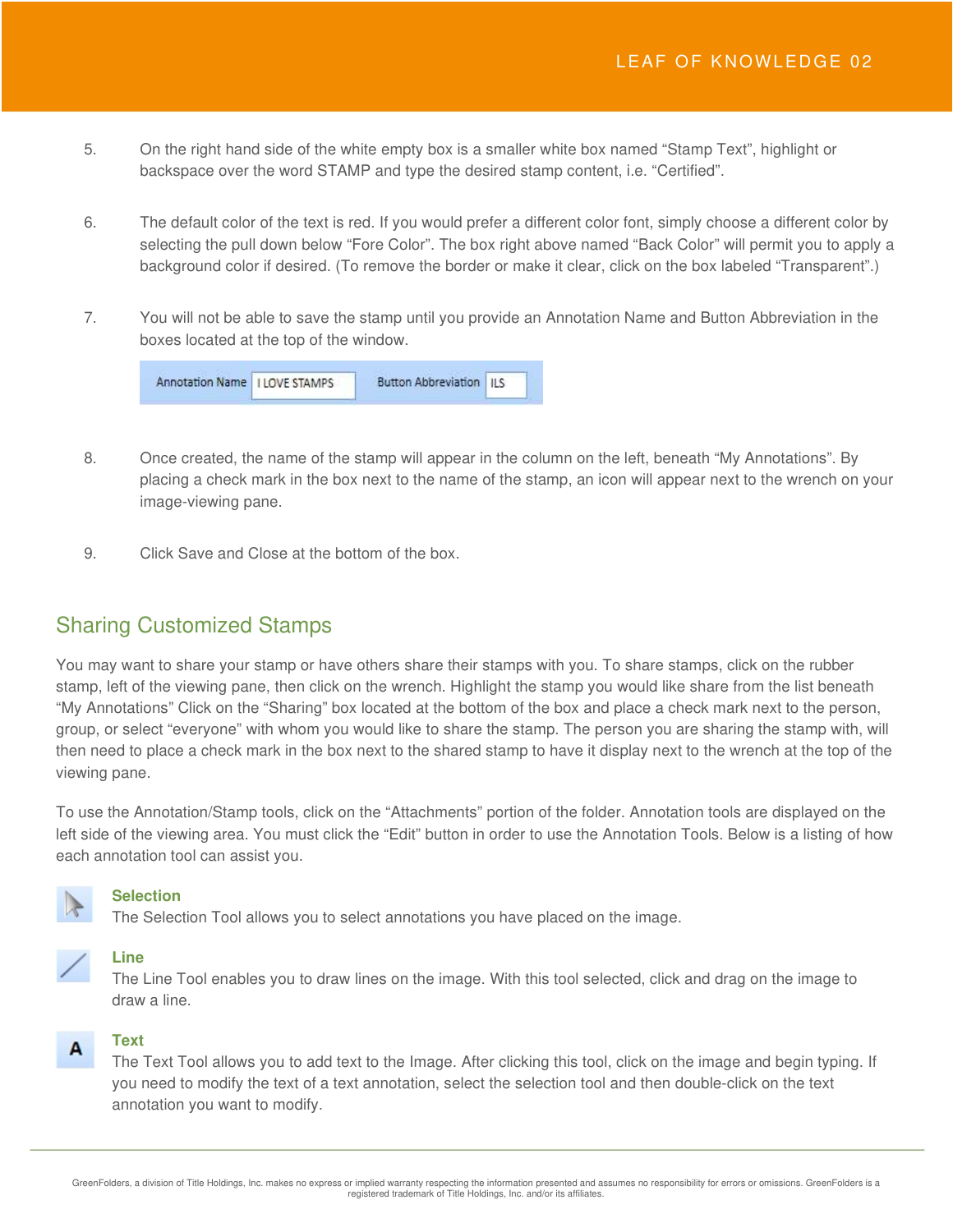

## **Sticky Note**

The Sticky Note Tool allows you to add text to the Image. After clicking this tool, click on the image and begin typing. If you need to modify the text of a text annotation, select the selection tool and then double-click on the text annotation you want to modify.



#### **Rectangle Highlight**

The Rectangle Highlight Tool allows you to highlight a portion of the image, click and drag to create the highlight.

# **Redact**

The Redact Tool allows you to redact, or black out, a portion of the image, which is helpful when you need to protect sensitive information contained in the image. With this tool selected, click and drag to create the redaction.



### **Ellipse**

The Ellipse Tool allows you to draw an ellipse or circle on the image. With this tool selected, click and drag to draw an ellipse.



# The Pen Tool allows you to draw freehand on the image. With this tool selected, click and drag to draw.

**Pen**

## **Highlighter**

The Highlighter Tool lets you highlight freehand on the image. With this tool selected, click and drag to create highlighted areas.



## **Image Annotation**

The Image Annotation Tool lets you add an image as an annotation. Clicking on the Image Annotation tool will pop up a file browser window, prompting you to choose an image to add to the annotation layer. Locate your desired image on your hard drive (or on a connected network drive), select it and click Open. Then, click on the image to embed the selected image in your annotation layer. (The maximum size is 800 x 800 pixels).

ட

#### **Snippet**

The Snippet Tool allows you to copy part of an image, set it as a selection in the Snippet Bar (the Snippet Bar appears above the Viewing Area) and use it like a custom stamp, or send the Snippet to the Windows Clipboard (similar to Copying) and paste it into another application such as Microsoft Word. When pasted into another application Snippets will appear as an image, any text shown in the snippet will not be editable. Snippets reset when the user logs out.

## **Custom Annotations/Stamps**

The Custom Annotations/Stamps Tool gives you access to create and modify your custom annotations. When you click this tool, the Custom Annotation Bar appears above the viewing area.

If this is your first time accessing this feature, there will only be one button with a wrench icon on it. This button provides *access to the Custom Annotations Window, which has tools similar to the images tools. You can create a New Custom Annotation, Import/Export, Share, Rename, Delete, and Add/Remove the annotations that display on the Custom Annotation Bar.* 

| EN NE NW S SE SW W |  |  |  |  |  |  |  |  |
|--------------------|--|--|--|--|--|--|--|--|
|--------------------|--|--|--|--|--|--|--|--|